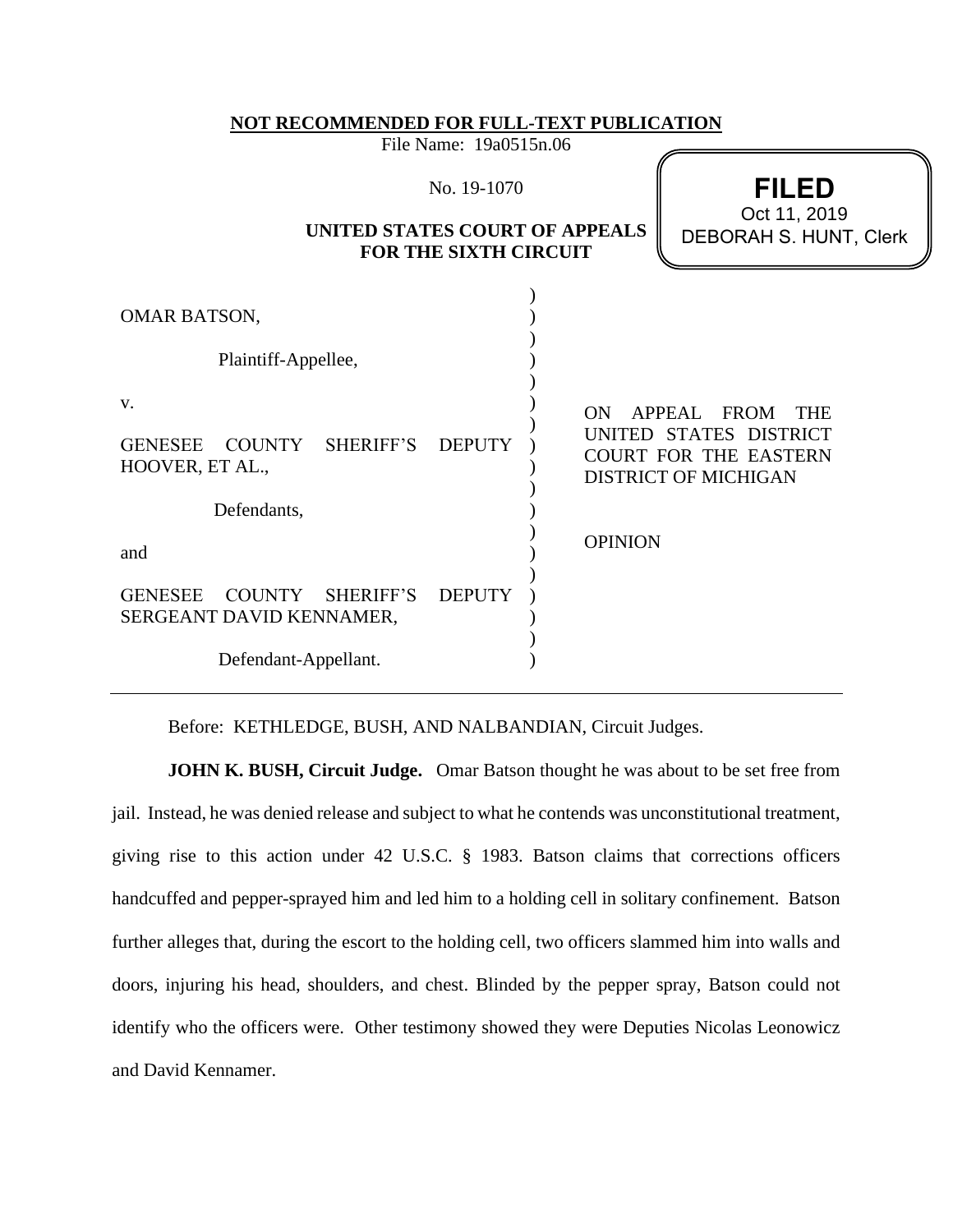Because a reasonable jury could find, based on the record evidence, that Kennamer was individually involved in the allegedly unconstitutional use of force, we **AFFIRM** the district court's denial of Kennamer's motion for summary judgment on the issue of qualified immunity.

**I.**

For the purposes of this appeal, Kennamer must concede any factual disputes and adopt the version of events put forth by Batson. *Moldowan v. City of Warren*, 578 F.3d 351, 370 (6th Cir. 2009) (quoting *Berryman v. Rieger*, 150 F.3d 561, 563 (6th Cir. 1998) (noting that if "the defendant disputes the plaintiff's version of the story, the defendant must nonetheless be willing to concede the most favorable view of the facts to the plaintiff for purposes of the appeal.")). We therefore recount the following facts in the light most favorable to Batson. *See Sheets v. Mullins*, 287 F.3d 581, 585 (6th Cir. 2002).

In June 2014, Batson was convicted of misdemeanor reckless driving and drunken driving and sentenced to 45 days in the Genesee County (Michigan) Jail. On the evening of July 11, 2014, Batson approached the guard desk in his cell block with others who were to be released that evening. The on-duty deputy told Batson to get away from the desk, and Batson complied. After Batson walked away, the deputy called out "Code Green" (the code which indicates that an officer needs assistance), at which point another deputy came and placed Batson into handcuffs. Other deputies arrived on the scene to ask the desk deputy what happened, prompting Batson to retort, "I didn't do anything." Leonowicz told him to "shut up" and then sprayed pepper spray in his eyes and face.

Two of the on-duty officers, Leonowicz and Kennamer, then walked with Batson down the hallway to solitary confinement. Along the way, Batson was repeatedly slammed into doors and walls, hitting his head, chest, and shoulders. Blinded by the pepper spray, Batson could not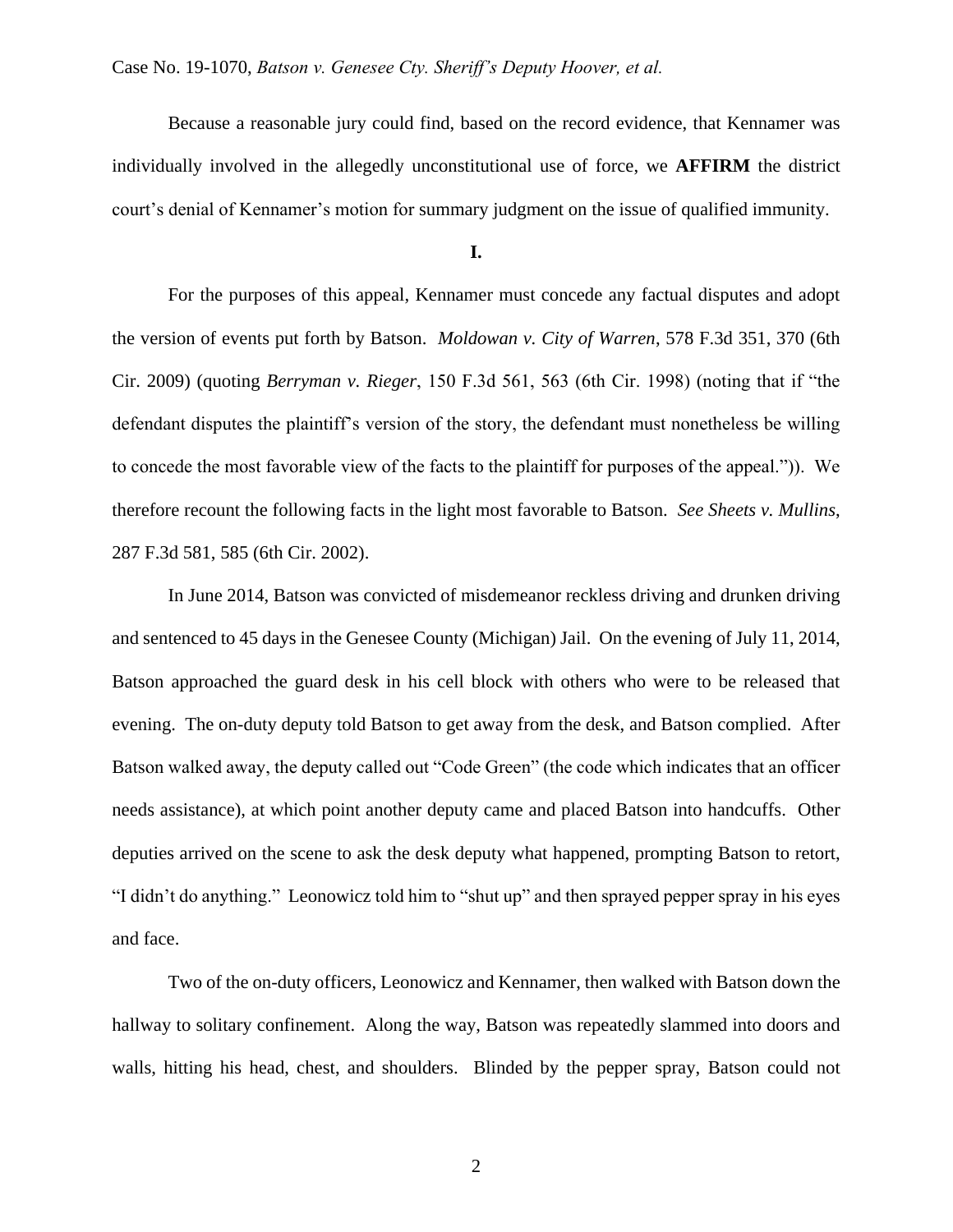identify which of the two deputies shoved him. Leonowicz filed an incident report, noting that he escorted Batson to solitary confinement. Kennamer later confirmed that he also was present during the escort. Batson remained in the Genesee County Jail for three more days.

Batson filed his complaint on July 6, 2017, naming more than 80 employees of the Genesee County Sheriff Department as defendants. On September 5, 2018, the district court dismissed the complaint as to all but Genesee County and four individually named defendants: Sergeant David Kennamer, Deputy Nicolas Leonowicz, Lieutenant Leona Broecker, and Deputy David Hoover. The district court then entered summary judgment in favor of the county and Broecker and Hoover and denied summary judgment on qualified immunity grounds as to Kennamer and Leonowicz. Leonowicz does not appeal the district court's denial of summary judgment. Kennamer filed a timely notice of appeal.

#### **II.**

We have jurisdiction over this interlocutory appeal under 28 U.S.C. § 1291. "[A]ny summary judgment order denying qualified immunity is immediately appealable to the extent it is 'based on a pure issue of law.'" *Pollard v. City of Columbus*, 780 F.3d 395, 401 (6th Cir. 2015) (quoting *Leary v. Livingston County*, 528 F.3d 438, 448 (6th Cir. 2008)).

We review a district court's denial of qualified immunity at the summary judgment stage de novo. *Binay v. Bettendorf*, 601 F.3d 640, 646 (6th Cir. 2010). Generally, we analyze qualified immunity in two steps: (1) whether the defendant violated a constitutional right; and (2) whether that constitutional right was clearly established at the time of the alleged violation. *Fazica v. Jordan*, 926 F.3d 283, 289 (6th Cir. 2019). But when, as here, the defendant only challenges the denial of qualified immunity on the basis that the plaintiff has not shown the defendant's individual involvement with the alleged constitutional violation, we limit our review to the particular issue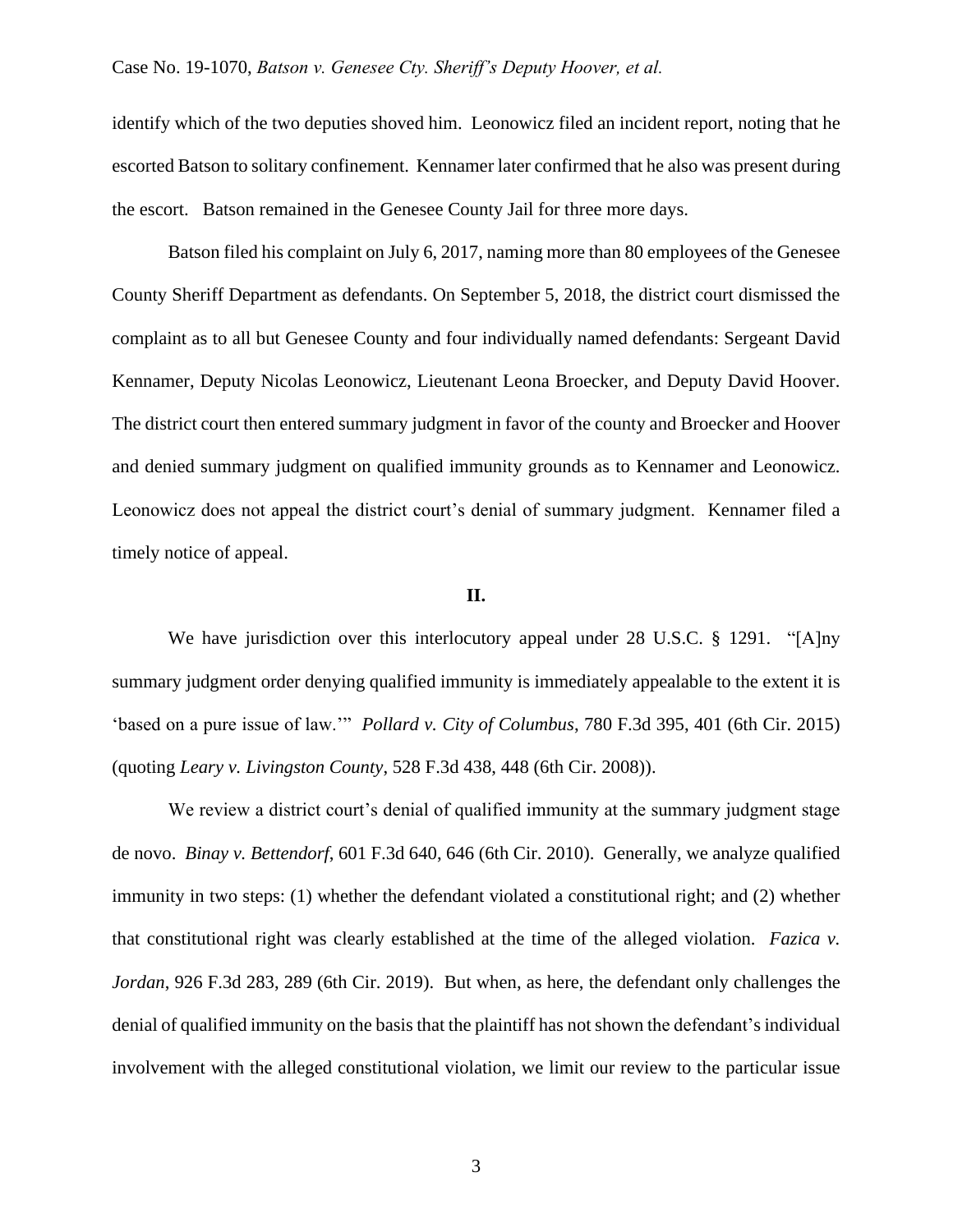of involvement and do not delve into an analysis of whether a violation of an established constitutional right occurred. *Id*. Also, although Kennamer does not dispute that the use of force alleged by Batson was excessive, Kennamer maintains that he cannot be held liable under a failureto-intervene theory because there is only speculation as to what occurred during the escort. Therefore, we consider first whether Batson has provided sufficient record evidence so that a reasonable jury could find that Kennamer was involved in the alleged constitutional violations that occurred when Batson was taken to solitary confinement, and second, whether Batson has provided sufficient evidence so that a jury could find that Kennamer could be liable for failing to intervene to prevent the unconstitutional conduct.

For Batson's claim to survive summary judgment, he must point to sufficient evidence to create a "disputed issue of material fact as to whether each individual officer was personally involved in the conduct that violated the plaintiff's constitutional rights." *Id*. (cleaned up). This is because "[e]ach defendant's liability must be assessed individually based on his own actions." *Id*. (quoting *Binay v. Bettendorf*, 601 F.3d 640, 650 (6th Cir. 2010)). Mere presence during a constitutional violation, without showing direct responsibility for the action, does not subject an officer to liability. *Fazica*, 926 F.3d at 289.

### **A. Kennamer's Individual Liability**

Kennamer argues that because Batson cannot clearly attribute use of force to Kennamer, Batson cannot prove that his constitutional rights were violated by Kennamer's conduct. In other words, according to Kennamer, Batson must specifically identify Kennamer as an officer who escorted him to solitary confinement in order to prove that Kennamer was involved in the alleged excessive force. (Appellant's Br. at 25.) We disagree. Based on the evidence in the record, a reasonable jury could find Kennamer's involvement in the actions violated Batson's clearly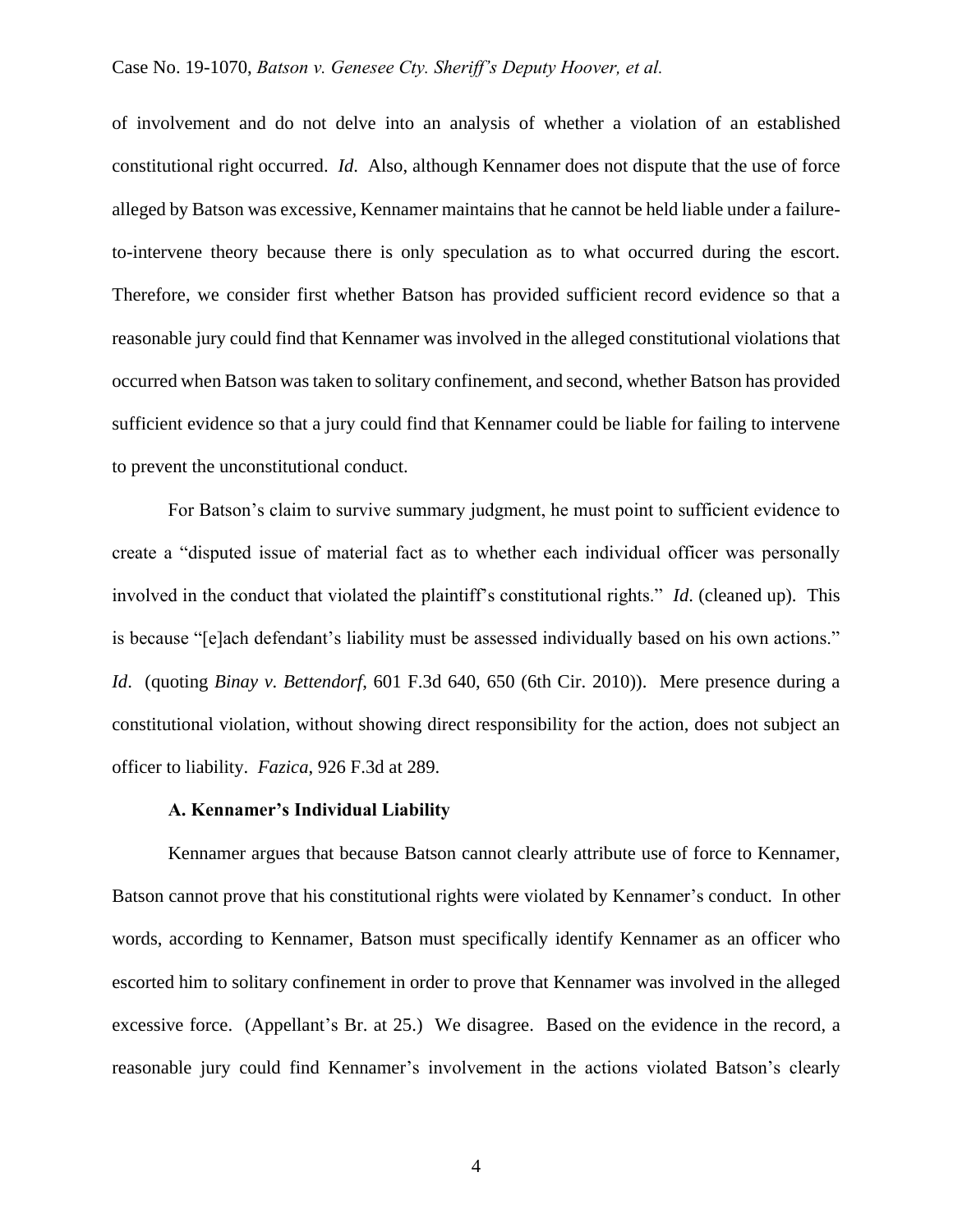established constitutional rights through excessive force or failure to intervene. *See Fazica*, 925 F.3d at 290.

This circuit has consistently held that "where a plaintiff who was unable to identify clearly which officers committed specific acts during the incident produces evidence that places an individual defendant in a small group of officers that committed allegedly unconstitutional acts within each other's presence, the plaintiff's claim against that defendant may survive summary judgment." *Id.* at 292, 290–92 (citing *Burley v. Gagacki*, 729 F.3d 610, 622 (6th Cir. 2013) (collecting cases)).

Although summary judgment on grounds of qualified immunity is appropriate when "the plaintiff lacked sufficient information to name responsible defendants or to offer an informed account of the facts," *Pershell v. Cook*, 430 F. App'x 410, 416 (6th Cir. 2011); *see also Fazica*, 925 F.3d at 291–92 (collecting cases), summary judgment may not be warranted when the plaintiff, because of circumstances beyond his control, is unable to identify the officer. In these circumstances, if the plaintiff is unable to definitively identify which officer committed allegedly unconstitutional acts, a plaintiff may nonetheless survive summary judgment when he introduces sufficient evidence to place the officer at the scene. *Fazica*, 925 F.3d at 290.

For example, in *Fazica*, the plaintiff was arrested for drunk driving and was unruly and uncooperative when she was booked at the police station. 926 F.3d at 285. The officers incorrectly placed a "spit hood," a mask which is designed to allow the wearer to see through an opaque mesh, over her head. *Id*. The seam of the hood was pulled up too high on the plaintiff's face so as to almost completely block her vision. *Id*. While her vision was obstructed, the officers ripped her pants off and strip searched her, fondling her breasts and buttocks. *Id*. at 286. Though she was unable to definitively identify each officer who was present during the strip search, the plaintiff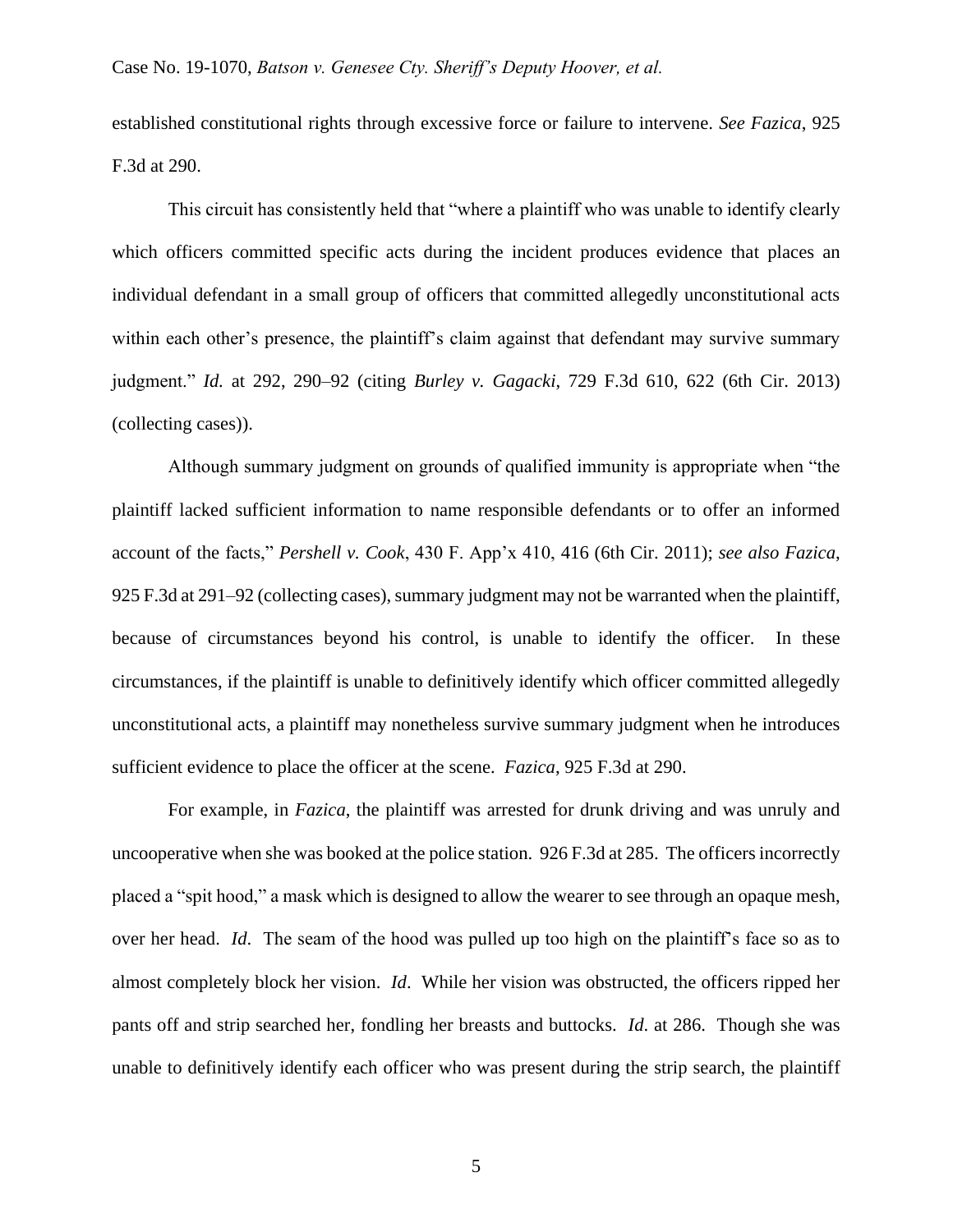was able to provide some general distinguishing descriptions, which, combined with a case report that placed all the defendant officers at the scene, were sufficient to survive a motion for summary judgment on the issue of qualified immunity. *Id*. at 294.

Further, in *Pershell*, we affirmed the district court's denial of summary judgment on grounds of qualified immunity when the plaintiff was unable to identify which member of a small group of defendants applied unconstitutionally excessive force. 430 F. App'x at 413. The plaintiff's glasses were knocked from his face, and he was unable to identify which officer committed what acts, referring to them only as "Troopers 'A', 'B', and 'C.'" *Id*. at 412. This generic identification was sufficient, we concluded, because "[t]hese sources will provide the jury with sufficient information to determine the liability of each individual defendant for the alleged constitutional violation." *Id*. at 413–16.

Similarly, in *Binay*, summary judgment was denied for qualified immunity when the defendant officers had concealed their identities. Five or six masked officers executed a search warrant on the plaintiff's home and held him and his wife at gunpoint while the officers ransacked the home and interrogated the couple. 601 F.3d at 643–44. Though the plaintiffs could not identify which officers committed the unconstitutional acts against them because the officers wore masks, there was enough evidence to place the individual officers at the scene of the raid so as to preclude summary judgment on the officer's individual involvement. *Id*. at 651; *see also Burley*, 729 F.3d at 620 (holding that summary judgment on the issue of qualified immunity was improper because the defendants' possible participation in a small group that committed alleged constitutional violations sufficed to create a triable issue of fact as to the defendants' individual involvement).

Our reasoning here follows the logic of *Fazica*, *Pershell*, *Binay*, and *Burney*. Batson has produced enough evidence so that a reasonable jury could find that Kennamer violated Batson's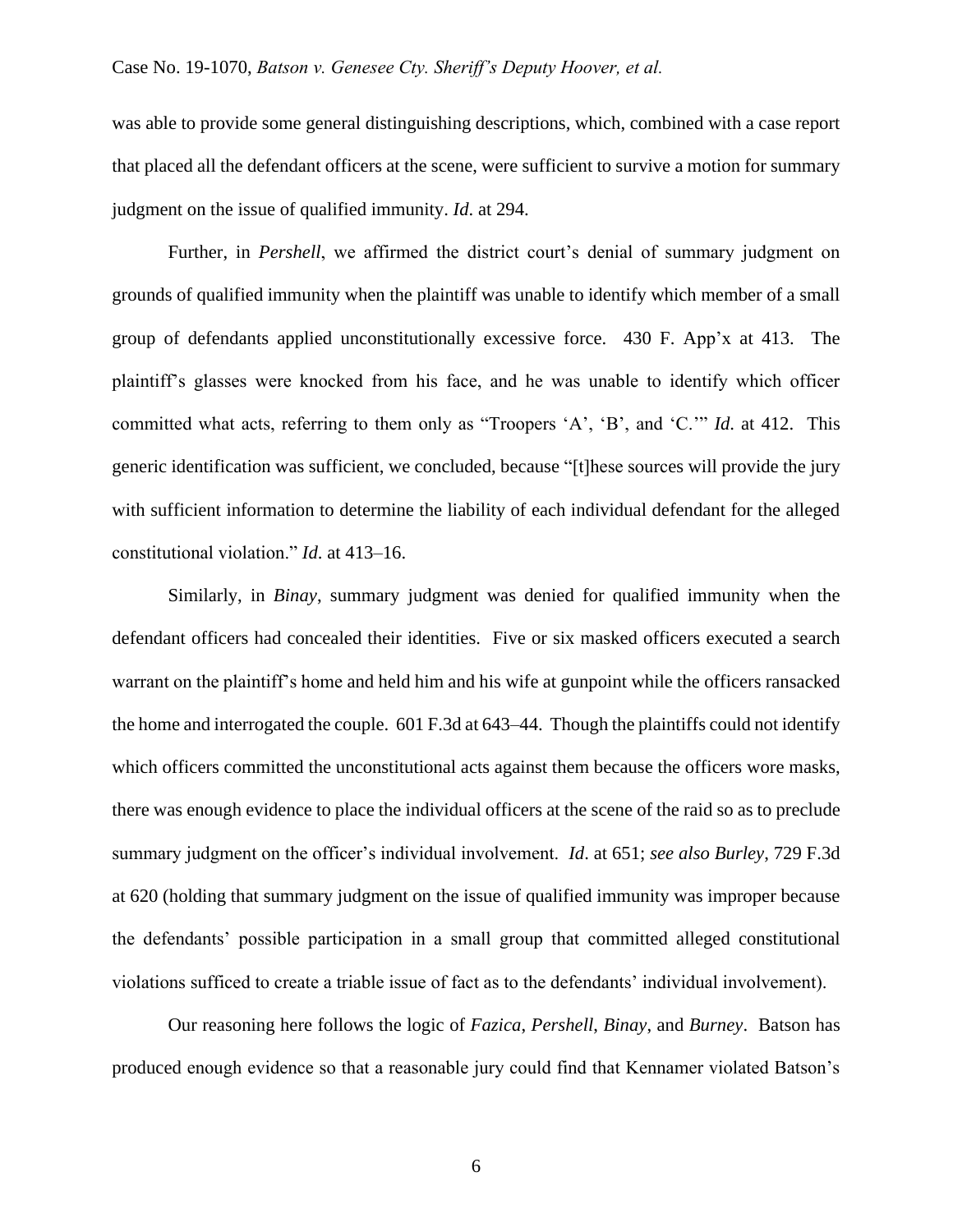constitutional rights or observed his colleague violating Batson's constitutional rights and failed to intervene. Batson could not readily identify which officers beat him while he was escorted to solitary confinement because he had been blinded by pepper spray. Accepting Batson's version of the facts as true, his proof is sufficient under *Fazica*, *Pershell*, *Binay*, and *Burney* to create a jury issue on whether Kennamer was present when the excessive force occurred. Batson maintains that two men took him to solitary confinement. Kennamer and Leonowicz both admitted that they were the officers who escorted Batson. A jury could find Kennamer was personally involved in using excessive force against Batson.

# **B. Failure to Intervene**

Kennamer further argues that, even if he was present during the transport, Batson has not produced record evidence to show that he failed to intervene to prevent the alleged excessive force. "[An] officer who fails to act to prevent the use of excessive force may be held liable when (1) the officer observed or had reason to know that excessive force would be or was being used, and (2) the officer had both the opportunity and means to prevent the harm from occurring." *Turner v. Scott*, 119 F.3d 425, 429 (6th Cir. 1997) (internal citation omitted).

The district court found that the jury could make "three logically consistent and legally sound findings . . . (1) neither defendant used excessive force and therefore neither is liable; (2) both of them used excessive force, and therefore both are liable; or (3) one of them used excessive force while the other stood by and watched, doing nothing to prevent it." (R. 78 at PageID 1293.) Kennamer argues that the district court engaged in impermissible speculation as to whether he can be liable under a theory of failure to intervene. (Appellant's Br. at 23); *see Turner*, 119 F.3d at 429 (holding that a district court's speculation with no factual support from the record did not permit liability for failure to intervene). But unlike in *Turner*, where the district court